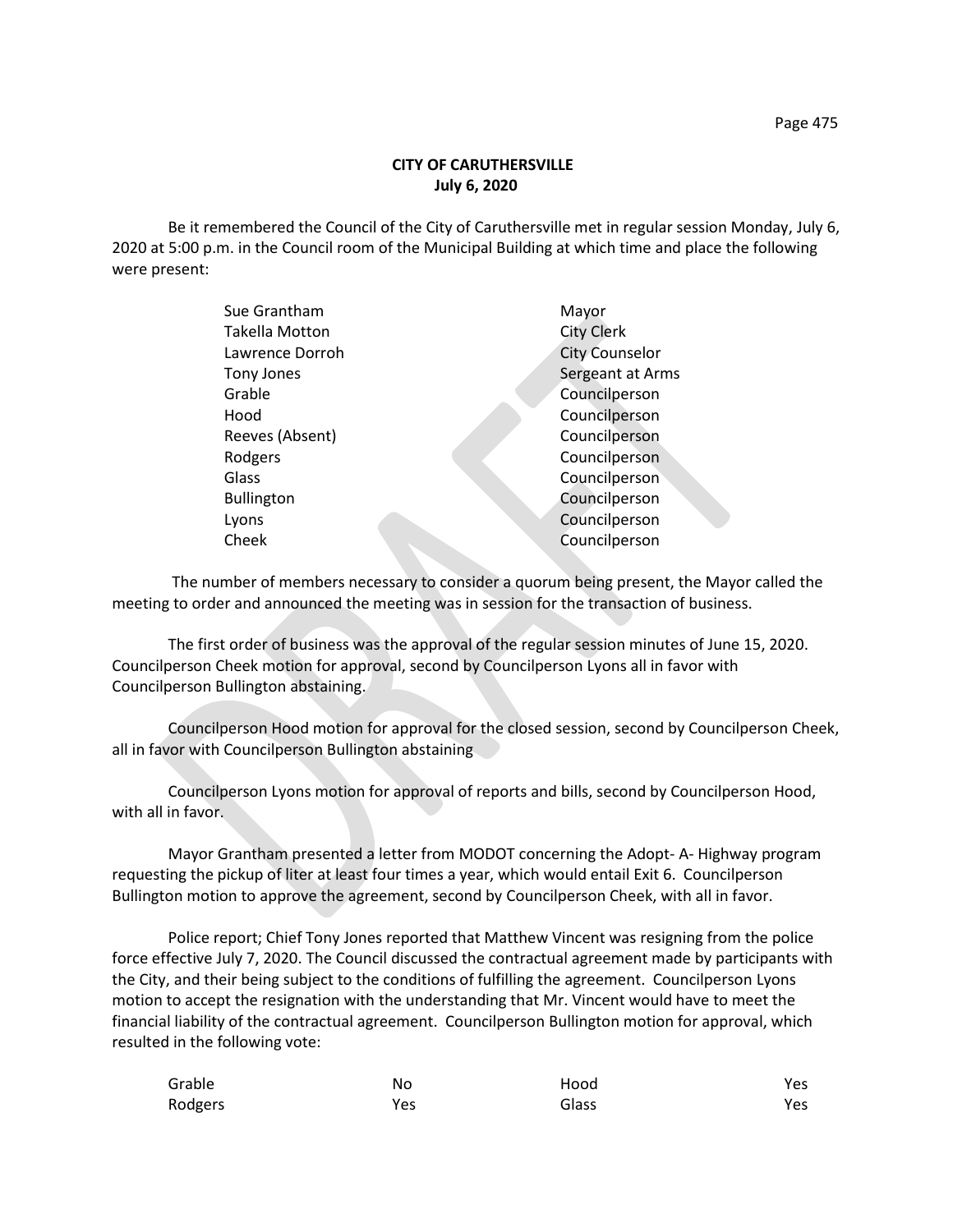| <b>Bullington</b> | Yes | Lyons | Yes |
|-------------------|-----|-------|-----|
| Cheek             | Yes |       |     |

Page 476

Chief Jones responded to the complaints about the fireworks being discharged before the time periods. Chief Jones explained that there's really nothing that could be done unless someone actually sees who's responsible and is willing to lodge a complaint. They do their best to control crowds, but will not jeopardize their lives to combat fireworks discharges without knowing where it's coming from. None of the officers or the vehicles was damaged this year. The nation as a whole has the same problem of citizenry not abiding about rules and regulations. The only way to combat the problem with the high powered fireworks would be through legislation.

Fire department; Fire calls from June 19, 2020 through July 6, 2020 are as follows: 6/19/20; Grass fire out of control in field near Arcosa, 6/25/20; Vehicle fire due to fireworks which was a total loss on Franklin, 6/25/20; Couch and chair on fire in alley behind Truman, 6/26/20; Grass fire due to fireworks on East 20<sup>th</sup> St., 6/30/20; Fire alarm sounding in Field house on Ward, 7/1/20; Alarm sounding by test by owner on Lincoln,  $7/2/20$ ; Trash container on fire due to fireworks on East  $14<sup>th</sup>$  St.,  $7/4/20$ ; Dead tree on fire due to fireworks on  $10^{th}$  & Belle. There have been 90 people that have renewed their Rural Fire Subscription to date. There has been 48 fire calls to date compared to 74 last year.

Public Works; Paul Shaw reported that the contractors were working on Sonic's sewer, and about to wrap things up. A manhole was repaired and replaced on Westwood that had collapsed in a field. The crew finished up work remaining on an Eastwood property. The contractors will be back next week, and will start on Jiffy Jim's lift station. Delta Regional contacted DNR letting them know that the City was having problems due to the flooding. Delta Regional will be financing the 10% that the City would have to pay for its portion that FEMA and SEMA doesn't pay. The water well is coming along with the casing being put in the ground. There was a question about FEMA's response to the CIP liners that may not being covered due to the age of the pipes; the City will be pursuing the effort to get it done.

Code Enforcement; Barry Gilmore reported that 199 notices were out, 1000 tires had been picked up, and 80 plus county lots had been cut by the part time workers. There was discussion of the different residents that had piled up junk in their yards, and the continuing cycle of trying to abate the nuisance and citations through the courts. The expense that the City incurs with taking care of properties in most cases will never be compensated for.

Counselor Dorroh will be working on bid notices and packages for sanitation services that will hopefully alleviate some of the junk within the City. Bid notices will be posted by July 15, 2020, and by July 30, 2020 will be look at having a conference for proposals for sanitation services. There will be discussion of the bid package at the next meeting, opening of the bids will by mid-August. Once awarded, the contract will be in place October 1, 2020.

Mayor Grantham reported that she was working with a program funded through the U S Department of Labor that allows individuals to get trained for the workforce.

Parks & Recreation; Lamonte Bell reported that everything is coming along smoothly and admissions were on the rise.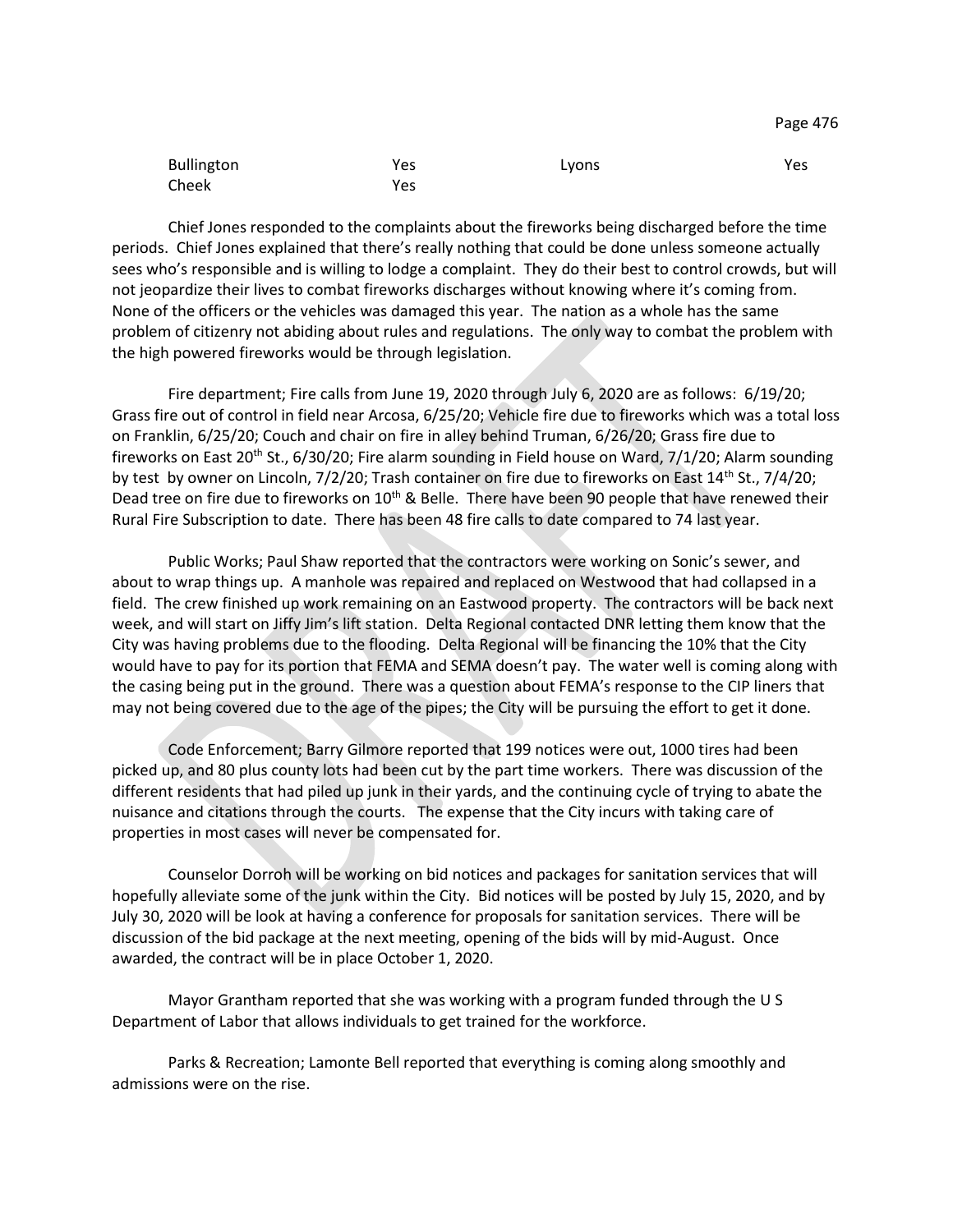### Page 477

Library report; Teresa Tidwell reported the wrapping up of their Small Libraries Create Smart Spaces for Active Learning grant. The coffee bar, kitchen cart, portable tables with lighter chairs, large screen TV that can be moved around on a cart, a teen corner, puzzle table, and craft corner are all the smart spaces being utilized. Also the window seals were fixed from the water damage, and carpet squares improve the look of the library.

City Collector; Paige Gillock wanted to know exactly what the Council wanted her to report. They would like to know the percentages of tax bills that are actually being paid, and the delinquent taxes. Ms. Gillock reported that she had made a call to ClearBasin about credit card collections, and asked if there was a fee for copies. Counselor Dorroh suggested a fee schedule to be adopted for copies. There was also discussion of coming up with something bright for yard sales that officers would be able to see to check for compliance.

New Business; Counselor Dorroh presented the State Block Grant agreement for the airport seal and coat for the airport in the amount of \$19,501.00 with the City matching \$2,167.00 which will be voted on with the ordinance.

Business from the floor; Anne Jefferies gave accolades through the eyes of someone that hasn't been in the area for a long time the progress the City has made to Ward Ave. Buildings have been torn down that were blighted, sidewalks cleaned, which creates lightness. She has witnessed a clear vision that the City expires to move forward.

Mayor Grantham talked with Dave Wyman with MODOT and Ameren about street lights. Ameren will be sending price points for the lighting of the entrance ways for the City, which has to be approved by MODOT. The Mayor also talked about the drainage on Route U and a spot on Truman; she will ask about the lines on Truman that someone inquired about.

Introduction to bills; Counselor Dorroh asked for the second reading by title only of the following:

### **BILL NO. 2020-08 ORDINANCE 2020-08**

**AN ORDINANCE PROVIDING FOR THE LIGHTING BY ELECTRICITY OF THE STREETS, AVENUES, ALLEYS, AND OTHER PUBLIC PLACES IN THE CITY OF CARUTHERSVILLE, IN THE STATE OF MISSOURI, AND OTHER ELECTRIIC SERVICE REQUIREMENTS OF THE CITY, BY CONTRACT, SETTING FORTH THE TERMS OF THE PROPOSED CONTRACT BETWEEN THE CITY AND UNION ELECTRIC COMPANY D/B/A AMEREN MISSOURI, ITS SUCCESSORS AND ASSIGNS, AND PERMITTING SAID COMPANY TO ERECT, OPERATE, AND MAINTAIN POLES, LINES, WIRES, CABLES, TRANSFOREMERS, AND OTHER APPLIANCES IN THE STREETS AND ALL OTHER PUBLIC PLACES, NECESSARY FOR AND APPURTENANT TO THE PERFORMANCE OF SAID CONTRACT AS DESCRIBED HEREIN.**

The question is will bill No. 2020-08 pass and become law known as Ordinance No. 2020-08, Councilperson Lyons motion for approval, second by Councilperson Hood resulting on said question to wit:

| Grable  | Yes | Hood  | Yes  |
|---------|-----|-------|------|
| Rodgers | Yes | Glass | Yes. |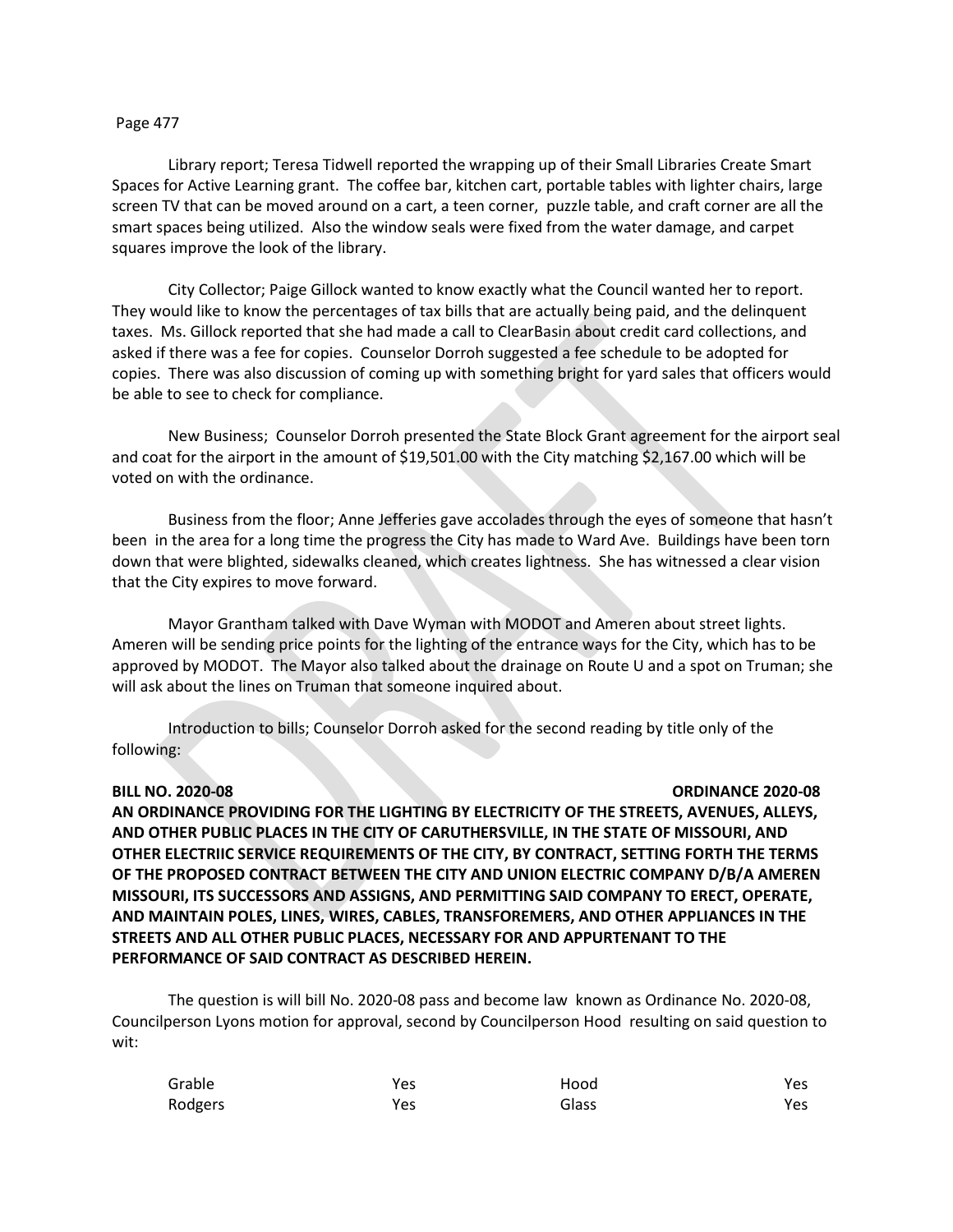Page 478

| Bullington | Yes | Lyons | Yes |
|------------|-----|-------|-----|
| Cheek      | Yes |       |     |

Counselor Dorroh asked for the second reading by title only of the following:

**BILL NO. 2020-09 ORDINANCE 2020-09**

**AN ORDINANCE RENEWING AN EXISTING FRANCHISE AND GRANTING FOR A PERIOD OF TWENTY (20) YEARS TO UNION ELECTIRIC COMPANY D/B/A AMEREN MISSOURI, A CORPORATION ITS SUCCESSORS AND ASSIGNS, A NON-EXCLUSIVE FRANCHISE, RIGHT, PERMISSION AND AUTHORITY TO CONSTRUCT, RECONSTRUCT, EXCAVATE FOR, PLACE, MAINTAIN, OPERATE, AND USE ALL EQUIPMENT, FACILITIES, DEVICES, MATERIALS, APPARATUS OR MEDIA INCLUDING BUT NOT LIMITED TO DUCTS, LINES, PIPES, HOSES, CABLES, CULVERTS, TUBES, POLES, TOWERS, WIRES, CONDUITS, CONDUCTORS, MANHOLES, TRANSORMERS, UNDERSGROUND VAULTS, SWITHGEAR, CAPACITORS, RECEIVERS, AND TRANSMITTERS, WITH ALL NECESSARRY OR APPROPRIATE APPURTENANCES AND APPLIANCES IN CONNECTION THEREWITH, IN, ALONG, ACROSS, OVER AND UNDER THE STREETS, ROADS, ALLEYS, SIDWALKS, SQUARES, BRIDGES, AND OTHER PUBLIC PLACES IN THE CITY OF CARUTHERSVILLE AND AREAS DEDICATED TO THE CITY FOR PUBLIC UTILITY USE, FOR THE PURPOSE OF TRANSMITTING, FURNISHING AND DISTRIBUTING ELECTRICITY WITHIN AND THROUGH SAID CITY, PRESCRIBING THE TERMS AND CONDITIONS OF SUCH GRANT, IMPOSING CERTAIN OBLIGATIONS UPON THE GRANTEE, ITS SUCCESSORS AND ASSIGNS, SUCCESSIVELY, IN CONNECTION THEREWITH.**

The question is will bill No. 2020-09 pass and become law known as Ordinance No. 2020-09, Councilperson Bullington motion for approval, second by Councilperson Lyons resulting on said question to wit:

| Grable            | Yes | Hood  | Yes |
|-------------------|-----|-------|-----|
| Rodgers           | Yes | Glass | Yes |
| <b>Bullington</b> | Yes | Lyons | Yes |
| Cheek             | Yes |       |     |

The next bill introduced was the following:

### **BILL NO. 2020-11 ORDINANCE NO. 2020-11**

# AN ORDINANCE TO APPROVE AND AUTHORIZE THE MAYOR TO EXECUTE A STATE BLOCK GRANT AGREEMENT BY AND BETWEEN THE MISSOURI HIGHWAYS AND TRANSPORTATION COMMISSION AND THE CITY OF CARUTHERSVILLE

**CITY OF CARUTHERSVILLE, MISSOURI**

# BE IT ORDAINED BY THE CITY COUNCIL OF THE CITY OF CARUTHERSVILLE, MISSOURI, as follows:

Section 1. The City hereby approves and authorizes the Mayor to execute on behalf of the City of Caruthersville, Missouri, a contract with the Missouri Highways and